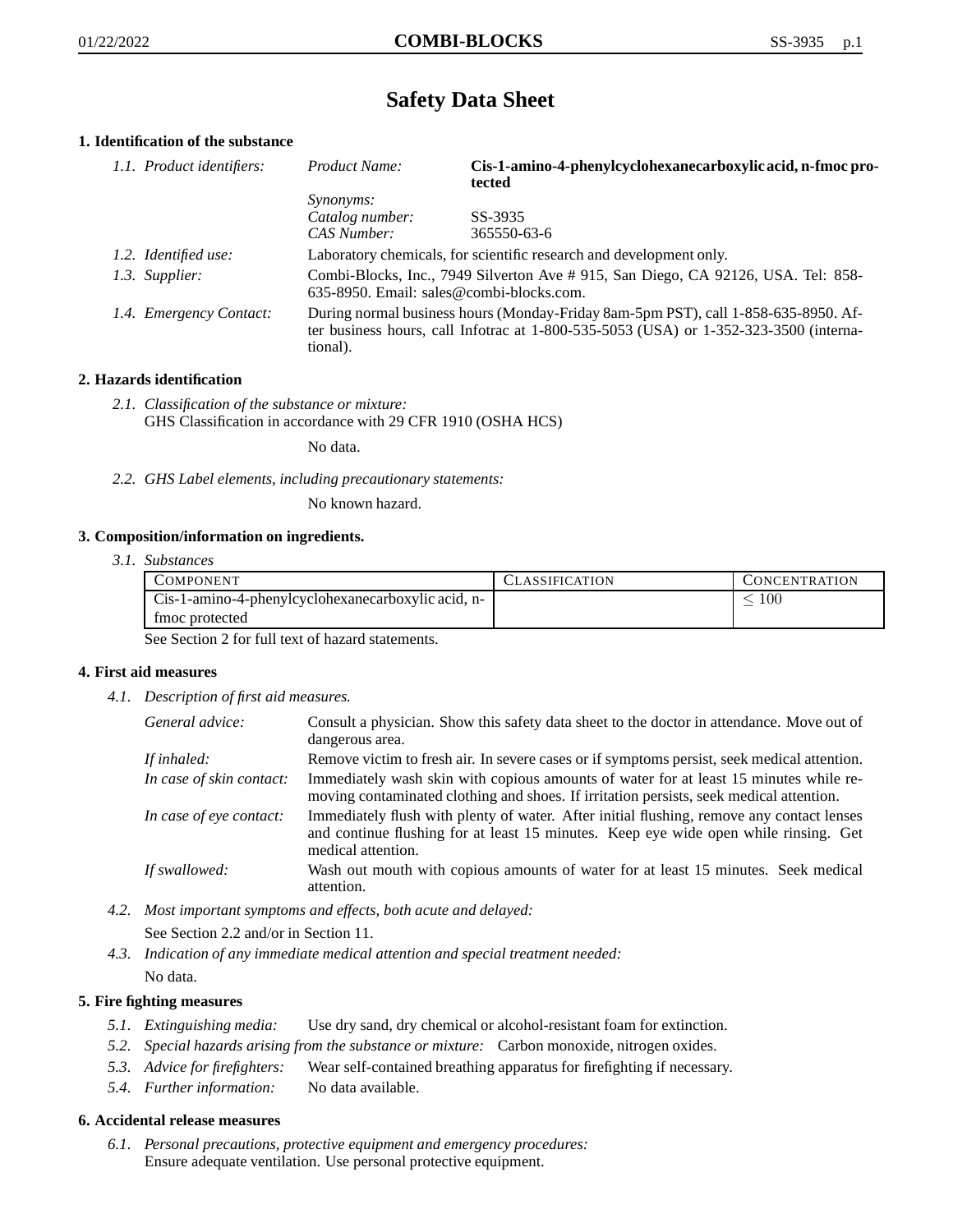- *6.2. Environmental precautions:*
	- Should not be released into the environment. See Section 12 for additional ecological information.
- *6.3. Methods and materials for containment and cleaning up:* Sweep up or vacuum up spillage and collect in suitable container for disposal.
- *6.4. Reference to other sections:* Refer to protective measures listed in Sections 8 and 13.

# **7. Handling and storage**

- *7.1. Precautions for safe handling:* Avoid contact with skin and eyes. Avoid inhalation of vapour or mist. Keep away from sources of ignition - No smoking. Take measures to prevent the build up of electrostatic charge. For precautions see section 2.2.
- *7.2. Conditions for safe storage, including any incompatibilities:* Store refrigerated. Keep container tightly closed in a dry and well-ventilated place. Containers which are opened must be carefully resealed and kept upright to prevent leakage.
- *7.3. Specific end use(s):* Laboratory chemicals, for scientific research and development only.

## **8. Exposure Controls / Personal protection**

- *8.1. Control parameters:*
- *Components with workplace control parameters:* Contains no substances with occupational exposure limit values. *8.2. Exposure controls:*

*Appropriate engineering controls:* Ensure that eyewash stations and safety showers are close to the workstation location. Ensure adequate ventilation, especially in confined areas.

*Personal protective equipment:*

| Eye/face protection:    | Wear appropriate protective eyeglasses or chemical safety goggles as described by OSHA's<br>eye and face protection regulations in 29 CFR 1910.133 or European Standard EN166.                                                                                                                                         |
|-------------------------|------------------------------------------------------------------------------------------------------------------------------------------------------------------------------------------------------------------------------------------------------------------------------------------------------------------------|
| Skin protection:        | Handle with gloves. Gloves must be inspected prior to use. Use proper glove removal<br>technique (without touching glove's outer surface) to avoid skin contact with this product.<br>Dispose of contaminated gloves after use in accordance with applicable laws and good<br>laboratory practices. Wash and dry hands |
| <b>Body Protection:</b> | Complete suit protecting against chemicals, Flame retardant antistatic protective clothing.,<br>The type of protective equipment must be selected according to the concentration and<br>amount of the dangerous substance at the specific workplace.                                                                   |
| Respiratory protection: |                                                                                                                                                                                                                                                                                                                        |

Control of environmental exposure: Prevent further leakage or spillage if safe to do so. Do not let product enter drains.

## **9. Physical and chemical properties**

*9.1. Information on basic physical and chemical properties*

| (a)     | Appearance:                                   | Solid    |
|---------|-----------------------------------------------|----------|
| (b)     | Odour:                                        | No data  |
| (c)     | Odour Threshold:                              | No data  |
| (d)     | pH:                                           | No data  |
| (e)     | Melting point/freezing point:                 | No date. |
| (f)     | Initial boiling point and boiling range:      | No data  |
| (g)     | Flash point:                                  | No data  |
| (h)     | Evaporatoin rate:                             | No data  |
| (i)     | Flammability (solid, gas):                    | No data  |
| (j)     | Upper/lower flammability or explosive limits: | No data  |
| (k)     | Vapour pressure:                              | No data  |
| (1)     | Vapour density:                               | No data  |
| (m)     | Relative density:                             | No data  |
| (n)     | Water solubility:                             | No data  |
| $\circ$ | Partition coefficient: n-octanol/water:       | No data  |
| (p)     | Auto-ignition:                                | No data  |
| (q)     | Decomposition temperature:                    | No data  |
| (r)     | Viscosity:                                    | No data  |
| (s)     | Explosive properties:                         | No data  |
| (t)     | Oxidizing properties:                         | No data  |